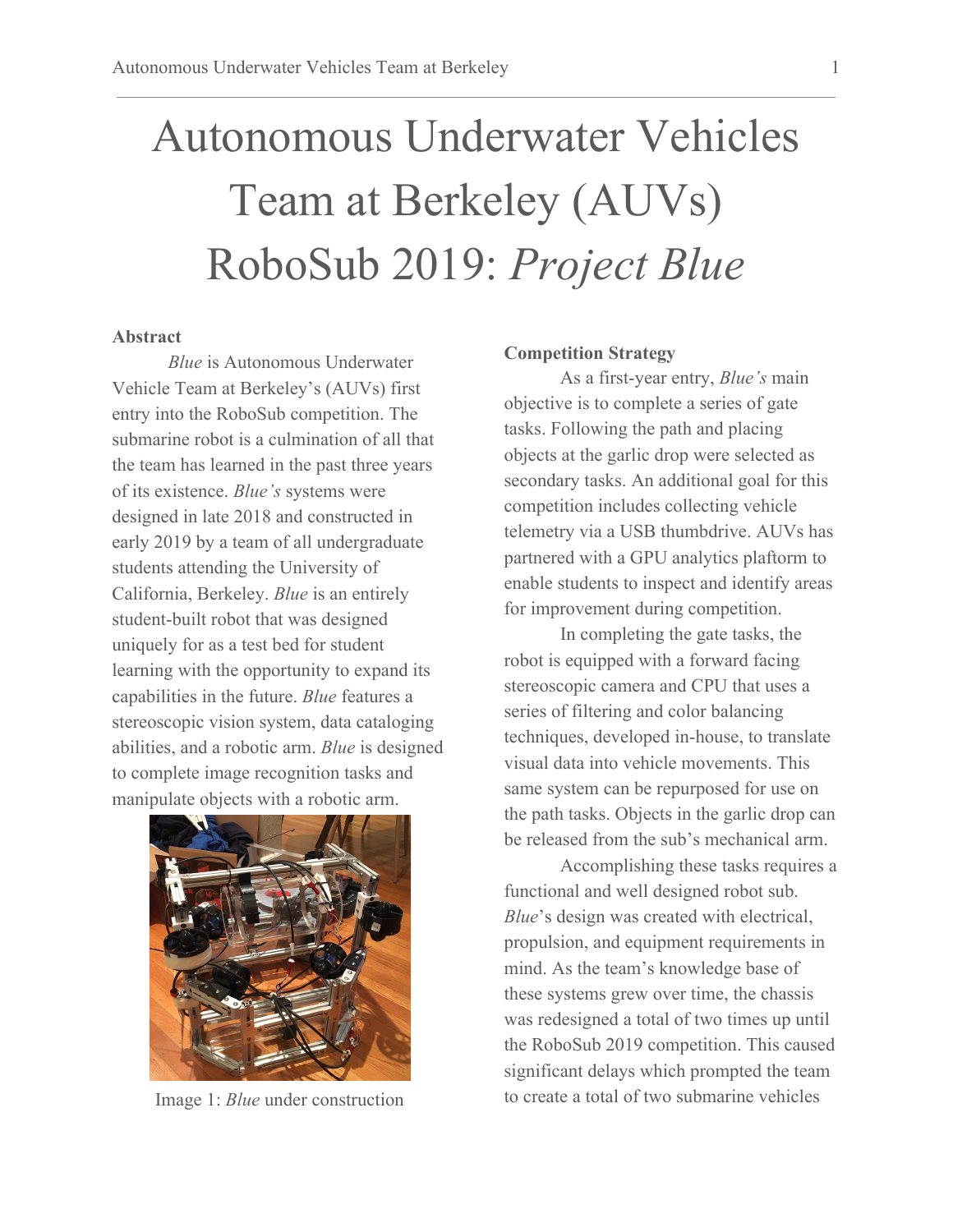prior to the 2019 RoboSub competition (*SmolBot* and *Blue*). *SmolBot* served the team as a test platform and *Blue* as our RoboSub 2019 entry.

### **Vehicle Design**

#### Electrical Documentation

*Blue's* electrical systems are separated into three main, air-sealed capsules. Two 3-inch tubes serve as flat-cell lithium polymer battery bays for the sub's power supply. These tubes contain thermal sensors and voltage monitors that alert the system when power is low. The sub is wired in a 6 cells in series and 2 groups in parallel (6S 2P). A third 6-inch tube contains the subs power distribution, electronic speed controllers, cameras, central processing unit (CPU), microcontrollers, and accessories. Organization of these tubes and their contents is provided in *figure 1 and 2*. The robot's "kill-switch" utilizes a non-latching hall-effect sensor to disable the robot in the presence of a strong magnetic field.



Figure 1: Tube layout



**MAIN ELECTRONICS** 



*Blue's* power systems were designed to provide power to 8 T200 thrusters, logic systems, and accessories. Power to all components is provided by a student designed power distribution, which provides a 30A fused path for each electronic speed controller (ESC), and features a 12V and 5V power rail. Battery power is stepped down by a top-mounted transformer down to 12V for the CPU, manipulators, and lights. 12V is then stepped down again to 5V for USB powered components and cameras.



Image 2: *Blue's* power distribution

*Blue's* CPU is an NVIDIA Jetson TX1 mounted to a CTI Orbity Board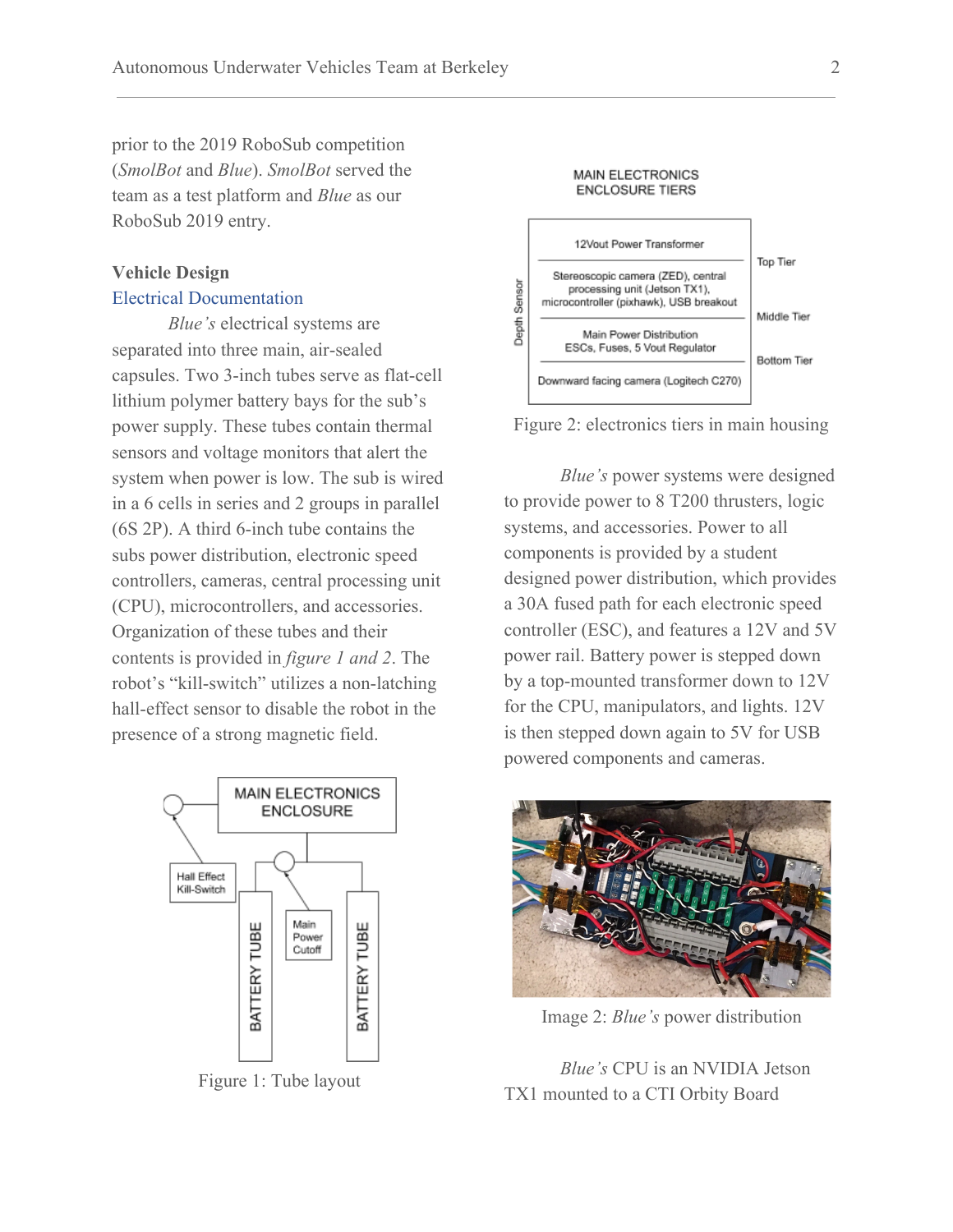Carrier. The Orbity Board connects to a USB hub, which interfaces with a ZED stereoscopic camera, Logitech C270 webcam, USB thumb drive for telemetry, and a Pixhawk 1 flight controller for motor control. All of these devices exceed the power that the Jetson can provide, meaning that the USB breakout must accept an external power input.



Figure 3: Wiring Schematic

#### Chassis Documentation

*Blue's* chassis is composed of 80/20 extruded aluminum framing. The structure is bolted together with aluminum sheet brackets and stainless steel hardware. Development of the chassis required a small frame that provides a clear sight for forward and downward facing cameras. 3D printed motor mounts were created for vertical and horizontal thrusters, as well as for the main electronics tube mounts.

#### Propulsion Documentation

*Blue's* propulsion system consists of eight BlueRobotics T200 thrusters: four supply vectored thrust (at 45º angles) and two enable vertical movement. The thrusters are shrouded within the frame in order to ensure that they do not get damaged during transportation and mission completion. This also significantly reduces the probability of the vehicle getting snagged on various objects while performing tasks in the water.

The T200 thrusters were chosen for their compact, lightweight, inexpensive, and waterproof qualities. Seabotix BTD150 thrusters were included in the vehicle's initial design; however, the T200 thrusters were chosen to ensure that the vehicle remains compact and well within the size and weight bonus point requirements. The vectored thrust design also enables the vehicle to move with greater precision in all directions compared to direct drive.

#### Software Documentation

One of the largest project teams at AUVS at Berkeley, the software team researches and develops advanced perception and control algorithms for the vehicle. The following section details the construction of the team's software stack along with its integration with electrical and structural components.

#### Perception

The most important part of any autonomous system is its ability to collect feedback from surroundings so it makes informed, intelligent actions. Our dedicated Perception project team develops advanced computer vision algorithms with Principal Component Analysis (PCA) and other filtering techniques to produce accurate underwater identifications. Additionally, the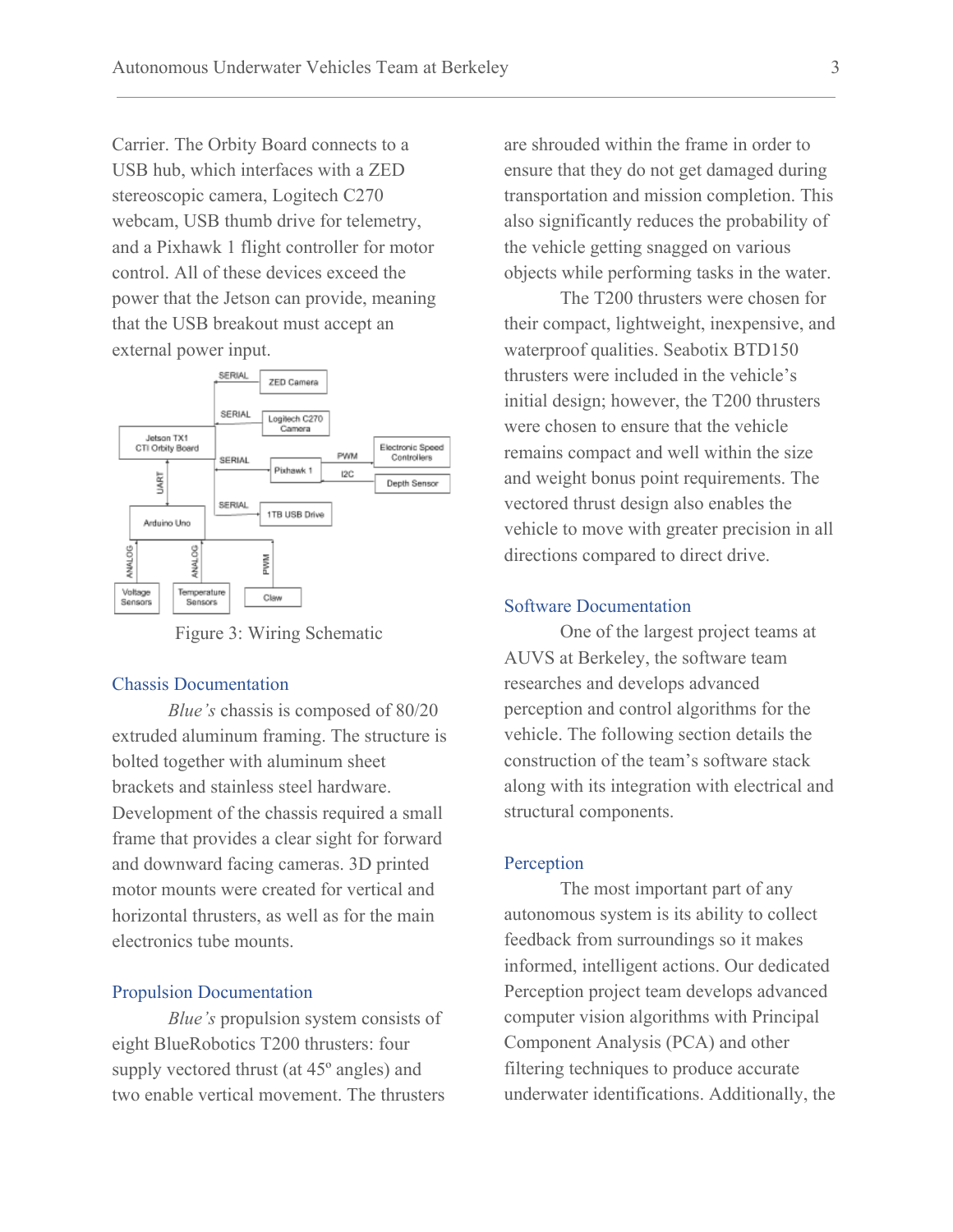project team also is in charge of researching the implementation of future technologies like acoustic positioning and Simultaneous Localization and Mapping (SLAM). The work is simplified with the OpenCV library, but our computer vision pipeline is still developed and customized in-house through repeated iterations of performance evaluations through sample competition footage generously donated by other teams.

Often, our software goes above and beyond what is necessary to ensure task completion. For example, our gate detection solution, which originally could be completed using only HSV filtering, uses a well-developed pipeline including PCA and color balancing which comes out to what we hope will be a competitive algorithm.

For identification tasks, the project team will either use its Oriented Fast and Rotated Brief (ORB) or Scale-invariant Feature Transform (SIFT) classifier, both of which are very accurate and fast classifiers as proven through testing, but the exact classifier to be used will be determined at competition after reviewing test run results. In the future, the team hopes to fully utilize its TensorFlow classification neural network modeled after a MobileNet architecture developed by its machine learning research group to develop faster, more accurate classifiers.

#### Control Systems

The Control Systems team develops handlers that transforms robot operating system (ROS) topic outputs into robot actuator movements. As architects of the

larger data pipeline that takes in sensor readings and outputs thruster commands, they are in charge of planning for the fusion of data from multiple sensors and even multiple thruster outputs for safe vehicle operation.

Our control system is made up of an Nvidia Jetson TX1, which is where our perception and control system code is stored and run, a Pixhawk 1, which is our flight controller which evaluates thruster outputs into vehicle actuations, and a connected suite of sensors which helps the vehicle make informed actions.

The control system is currently a PWM output based system that modifies all 6 DOF: pitch, roll, yaw, thrust, forward, and lateral motion. We use a PIDF controller to maintain our heading at our intended setpoint. This is used in combination with the Pixhawk Stabilize mode to ensure pitch and roll are 0 at all times. Finally, the translational motion is done through approximate velocity control with a fallback to time and vision based control. We are using the onboard Pixhawk IMU, but this IMU has a lot of internal error and so our velocity integration contains a lot of noise. As a result, when we can no longer rely on the velocity from the IMU, we defer to time-based control till we see our next vision target.

This is all encapsulated in a custom Python library that puts the Control System in a State Machine. We have a driver program that allows us to test from CLI in a REPL loop and internally use the same thing to change states for different tasks. This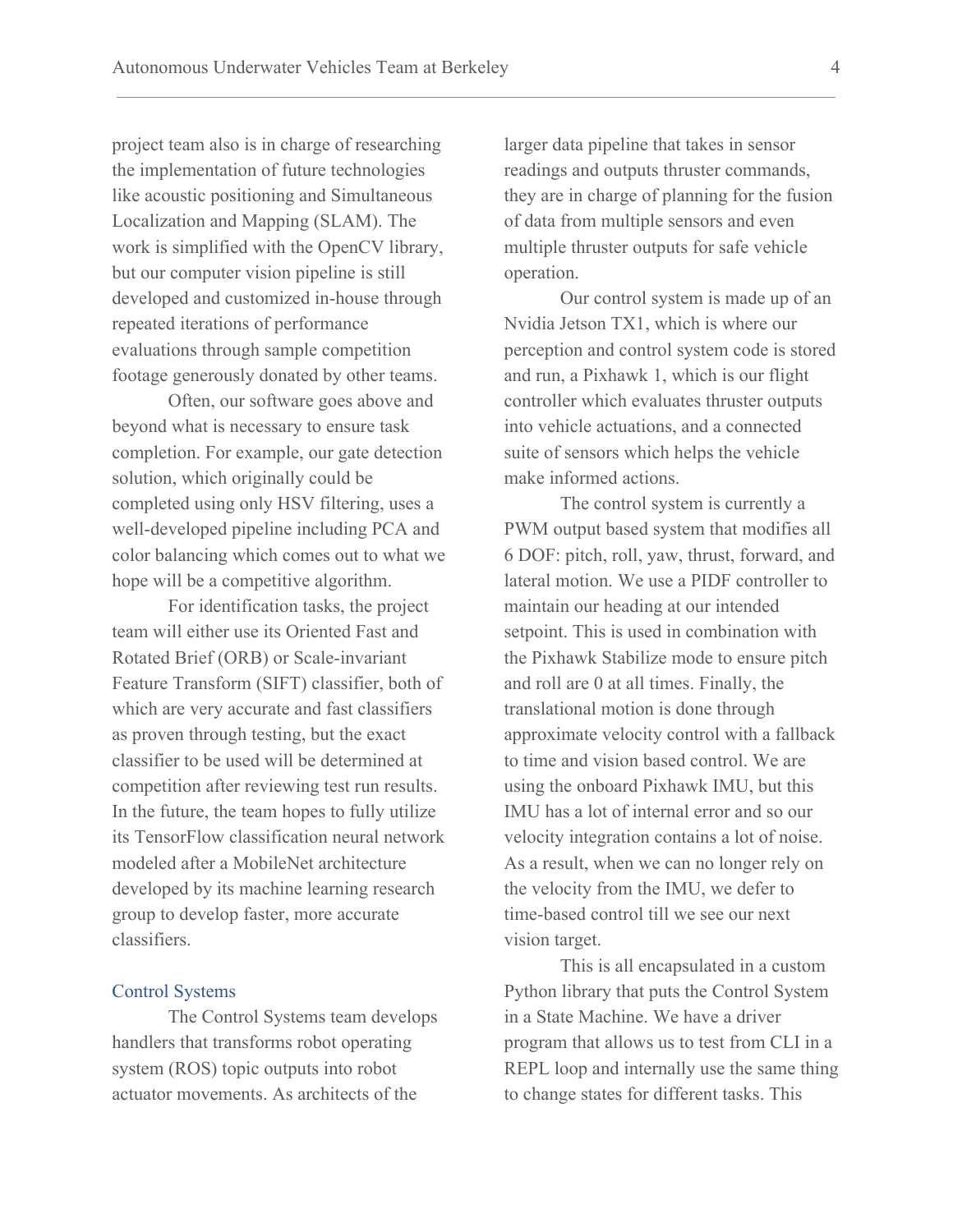provides a safer developing experience which allows any developer on our team, even those with no command line experience, to write fail-safe code and prevent the unexpected execution of uncontrollable vehicle maneuvers.

#### **Experimental Results**

AUVs prioritized testing that would assist in control systems integration and provide evidence of structural sufficiency in mechanical design.

#### Materials testing

Vital components such as the sub's motor mounts and main tube mounts are made from 3D printed PLA filament. Shear tests were performed on vulnerable areas to ensure the material can handle stresses in use.

#### Dry Bench Testing (20 hours)

Early on, AUVs constructed a test sub, *SmolBot,* before the competition robot chassis could be completed. This provided ample time for students to develop an understanding of vital robot systems and test control code as the competition bot was designed simultaneously. *SmolBot* was successful as it enabled hands-on experimentation with competition grade control and propulsion electronics..

#### Small Tub Testing (4 hours)

*SmolBot*, AUV's test sub was submerged in a small tub of water within a hydrology laboratory at UC Berkeley. Control teams were able to determine how

values translated to movement and vehicle speed. Mechanical teams also acquired an understanding of underwater mechanics such as weight balancing and buoyancy principles

#### **Acknowledgements**

It takes a great effort to make this competition and endeavour possible. AUVs at Berkeley would like to thank the following individuals / sponsors:

- Negassi Hadgu and Dr. Variano at the University of California, Berkeley

- Dr. Hannah Stuart and Dr. Dennis Lieu at the University of California, Berkeley

- UC Berkeley & College of Engineering
- Engineering Student Services (UCB)
- Engineering Student Council (UCB)
- OmniSci (Formerly MapD)
- Bay Area Circuits (BAC)
- AUVs at Berkeley Members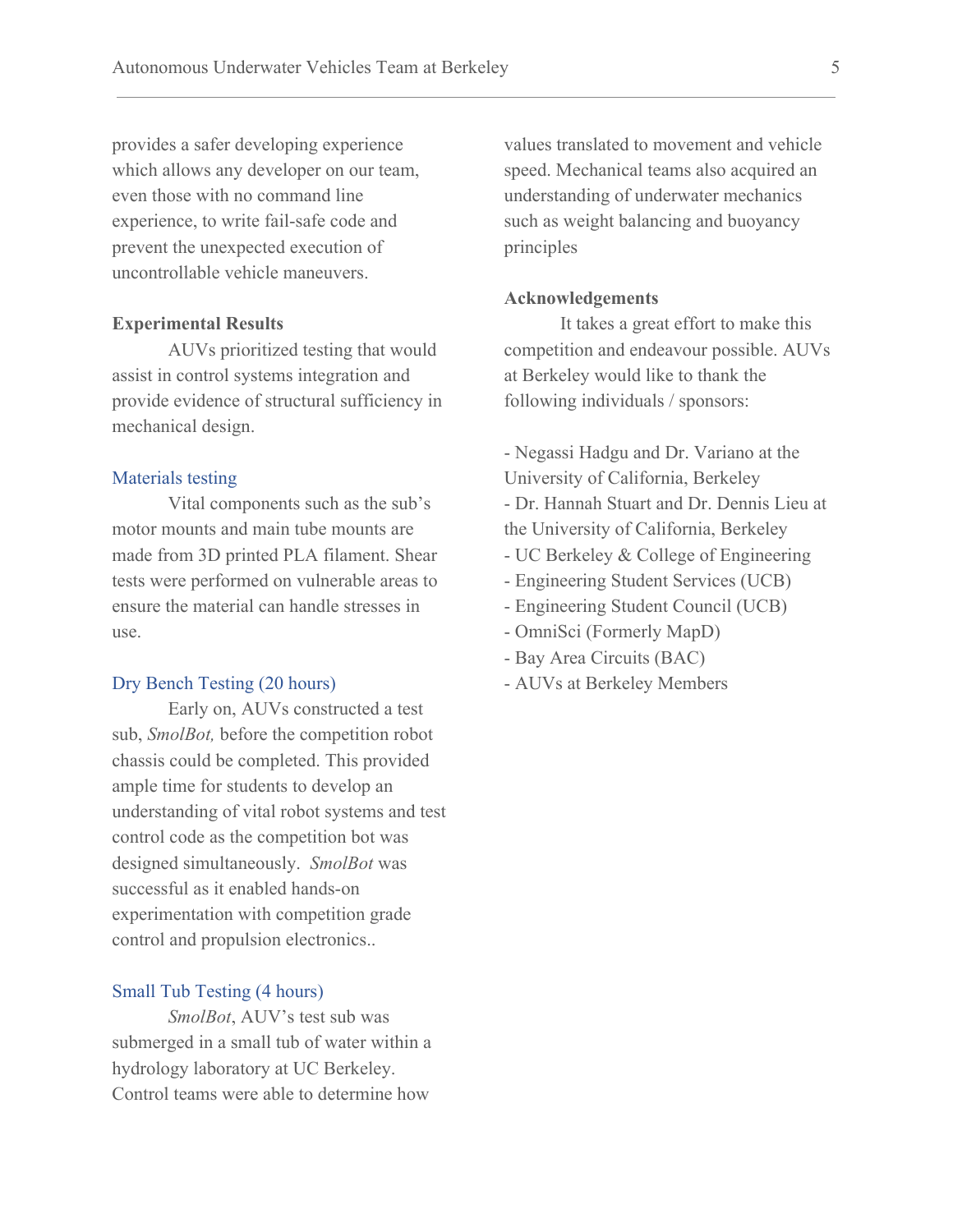## Appendix A: Expectations

| Subjective Measures                                 |                                    |                    |                  |  |  |
|-----------------------------------------------------|------------------------------------|--------------------|------------------|--|--|
|                                                     | Maximum Points                     | Expected<br>Points | Points<br>Scored |  |  |
| Utility of team website                             | 50                                 | 30                 |                  |  |  |
| Technical Merit (from journal paper)                | 50                                 | 35                 |                  |  |  |
| Capability for Autonomous Behavior (static judging) | 100                                | 50                 |                  |  |  |
| Creativity in System Design (static judging)        | 100                                | 70                 |                  |  |  |
| Team Uniform (static judging)                       | 10                                 | 9                  |                  |  |  |
| Team Video                                          | 50                                 | 30                 |                  |  |  |
| Pre-Qualifying Video                                | 100                                | $\left( \right)$   |                  |  |  |
| Discretionary points (Static Judging)               | 40                                 | 10                 |                  |  |  |
| Total                                               | 650                                | 234                |                  |  |  |
|                                                     |                                    |                    |                  |  |  |
| Performance Measures                                |                                    |                    |                  |  |  |
|                                                     | Maximum Points                     |                    |                  |  |  |
| Weight                                              | See Table 1 / Vehicle              | 68                 |                  |  |  |
| Marker / Torpedo over weight or size by <10%        | Minus 500 / marker                 | $\overline{0}$     |                  |  |  |
| Gate: Pass through                                  | 100                                | 100                |                  |  |  |
| Gate: Maintain fixed heading                        | 150                                | 100                |                  |  |  |
| Gate: Coin Flip                                     | 300                                | 250                |                  |  |  |
| Gate: Pass through 60% section                      | 200                                | 100                |                  |  |  |
| Gate: Pass through 40% section                      | 400                                | 300                |                  |  |  |
| Gate: Style                                         | $+100$ (8x max)                    | 100                |                  |  |  |
| Collect pickup: Crucifix, Garlic                    | 400 / object                       | $\overline{0}$     |                  |  |  |
| Follow the "path" (2 total)                         | 100 / segment                      | 200                |                  |  |  |
| Slay Vampires: Any, Called                          | 300, 600                           | $\overline{0}$     |                  |  |  |
| Drop Garlic: Open, closed                           | 700, 1000 / marker<br>$(2+pickup)$ | 300                |                  |  |  |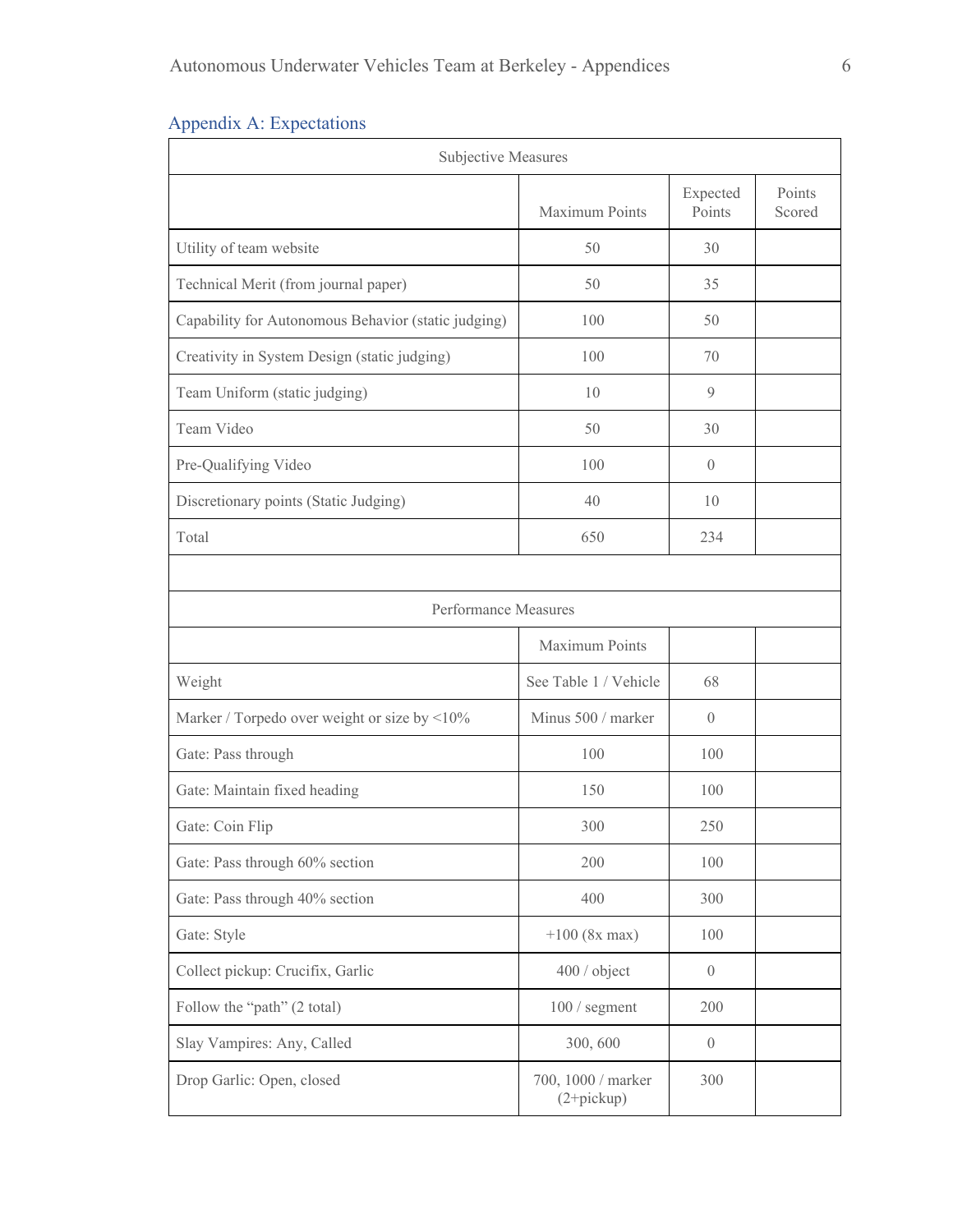| Drop Garlic: Move arm                                 | 400                                  | $\Omega$         |  |
|-------------------------------------------------------|--------------------------------------|------------------|--|
| Stake through heart: Open oval, corner oval, sm heart | 800, 1000, 1200 /<br>torpedo (max 2) | $\left($         |  |
| Stake through heart: Move lever                       | 400                                  | $\left( \right)$ |  |
| Stake through heart: Bonus - Cover oval, sm heart     | 500                                  | $\left( \right)$ |  |
| Expose to sunlight: surface in area                   | 1000                                 | $\Omega$         |  |
| Expose to sunlight: surface with object               | 400 / object                         | $\theta$         |  |
| Expose to sunlight: Open coffin                       | 400                                  | $\left( \right)$ |  |
| Expose to sunlight: Drop pickup                       | 200 / object<br>(Crucifix only)      | $\left( \right)$ |  |
| Random pinger first task                              | 500                                  | $\Omega$         |  |
| Random pinger second task                             | 1500                                 | $\Omega$         |  |
| Inter - vehicle communication                         | 1000                                 | $\Omega$         |  |
| Finish the mission with T minutes (whole+fractional)  | Tx100                                | $\left( \right)$ |  |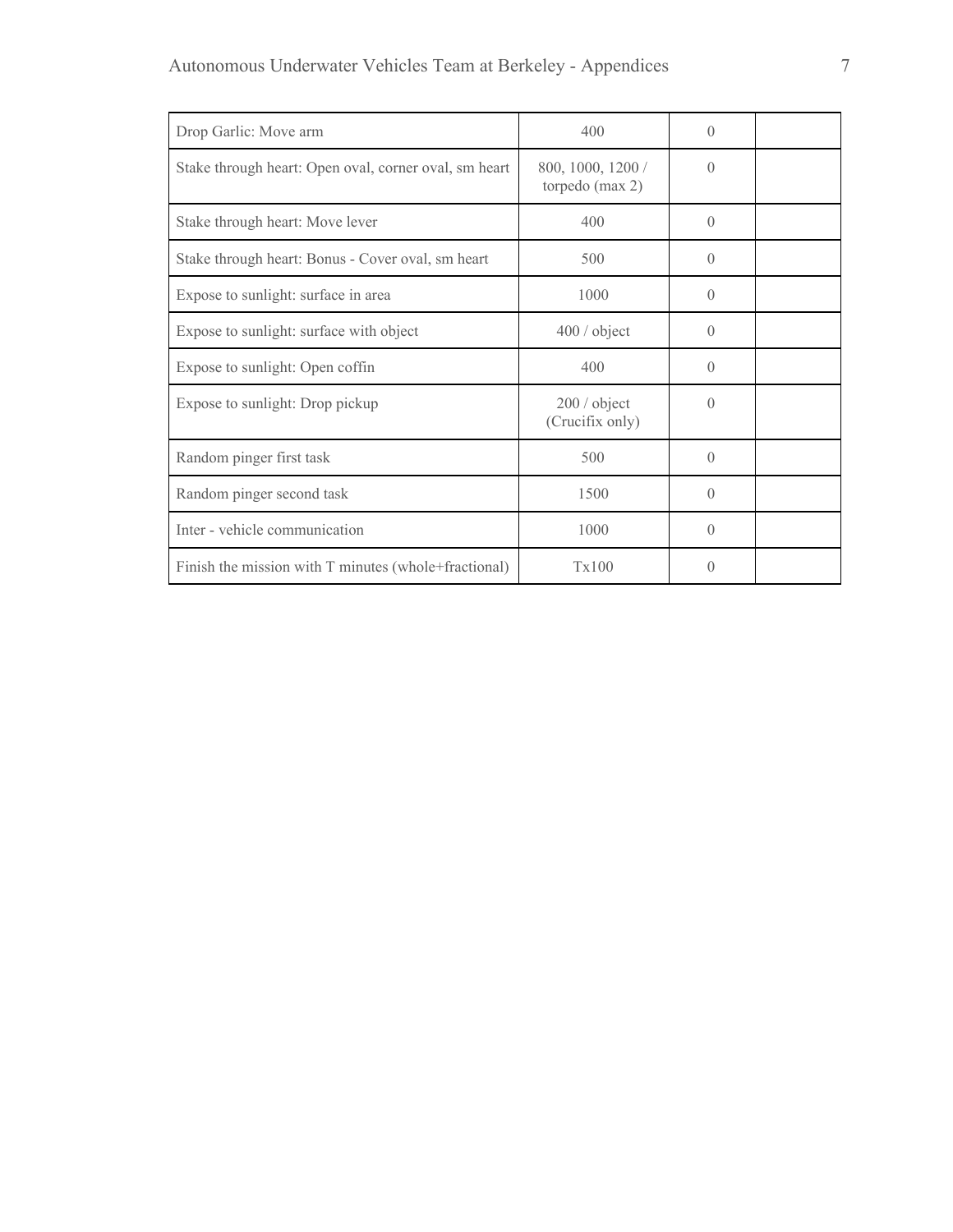| Component                    | Vendor                      | Model /<br>Type                    | <b>Specs</b>                            | Cost (if new)    |
|------------------------------|-----------------------------|------------------------------------|-----------------------------------------|------------------|
| <b>Buoyancy Control</b>      | Target<br>Ace               | n/a<br>n/a                         | Pool Noodle<br>$\frac{1}{2}$ Bolt       | 5<br>20          |
| Frame                        | G.A. Wirth<br>Ace           | 80/20<br>Framing<br>n/a            | Includes<br>hardware<br><b>Brackets</b> | 453.58<br>24     |
| Waterproof housing           | Blue<br>Robotics            | 6" Tube<br>3" Tube<br>(2)          | Includes<br>potting and<br>flanges      | 1,217.74         |
| Waterproof connectors        | Blue<br>Robotics            | M10<br>Penetrato<br>$\Gamma$       | 48 total                                | 150              |
| Thrusters                    | Blue<br>Robotics            | <b>T200</b>                        | 8 total                                 | 1,715.16         |
| Motor Control                | Blue<br>Robotics            | <b>Basic</b><br><b>ESC</b>         | 8 total                                 | See Above        |
| <b>High Level Control</b>    | mRo                         | Pixhawk<br>1                       | <b>Essential kit</b>                    | 199.90           |
| Actuators                    | n/a                         |                                    |                                         |                  |
| Propellers                   | Blue<br>Robotics            | CW/CC<br>W                         | Included w/<br><b>T200s</b>             | n/a              |
| <b>Battery</b>               | HobbyKing                   | Zippy 3s                           | 2 sets $(4 \text{ ea})$                 | 240              |
| Converter                    | Amazon                      | Uxcell                             | 24V to 12V                              | 32.99            |
| Regulator                    | Amazon                      | <b>DROK</b>                        | $12V$ to $5V$                           | 8.99             |
| <b>CPU</b>                   | Arrow<br>Electronics<br>CTi | Jetson<br>TX1<br>Orbity<br>Carrier | n/a                                     | 350.94<br>191.81 |
| <b>Internal Comm Network</b> |                             |                                    | n/a                                     |                  |
|                              |                             |                                    |                                         |                  |

## Appendix B: Component Specifications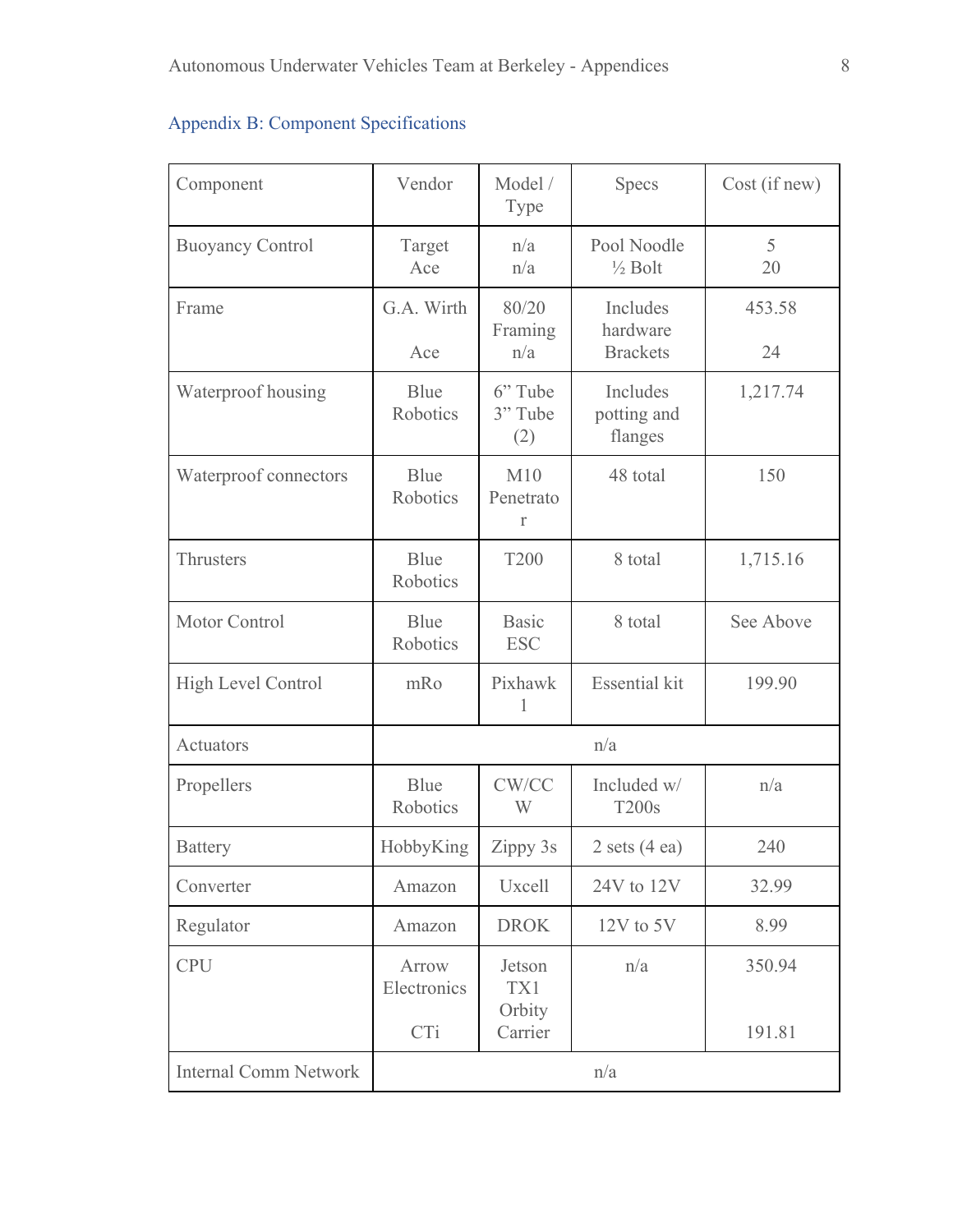| <b>External Comm</b><br>Interface   | n/a                          | n/a               | Personal<br>Laptop     | n/a    |
|-------------------------------------|------------------------------|-------------------|------------------------|--------|
| Programming Language<br>I           | Python (OpenCV)              |                   |                        |        |
| Programming Language<br>2           | Robot Operating System (ROS) |                   |                        |        |
| Compass                             | Built into Pixhawk 1         |                   |                        |        |
| <b>Internal Measurement</b><br>Unit | Built into Pixhawk 1         |                   |                        |        |
| Doppler Velocity Log<br>(DVL)       | n/a                          |                   |                        |        |
| Camera (s)                          | <b>ZED</b>                   | <b>ZED</b>        | Stereoscopic<br>Camera | 503    |
|                                     | Amazon                       | C <sub>270</sub>  | Webcam                 | 40     |
| Hydrophones                         | n/a                          |                   |                        |        |
| Manipulators                        | Blue<br>Robotics             | Newton<br>Gripper | n/a                    | 372.83 |
| Team Size (number of<br>people)     | 40 (Students only)           |                   |                        |        |
| HW/SW expertise ratio               | 1:1                          |                   |                        |        |
| Testing time: simulation            | 20 hours                     |                   |                        |        |
| Testing time: in water              | 4 hours                      |                   |                        |        |